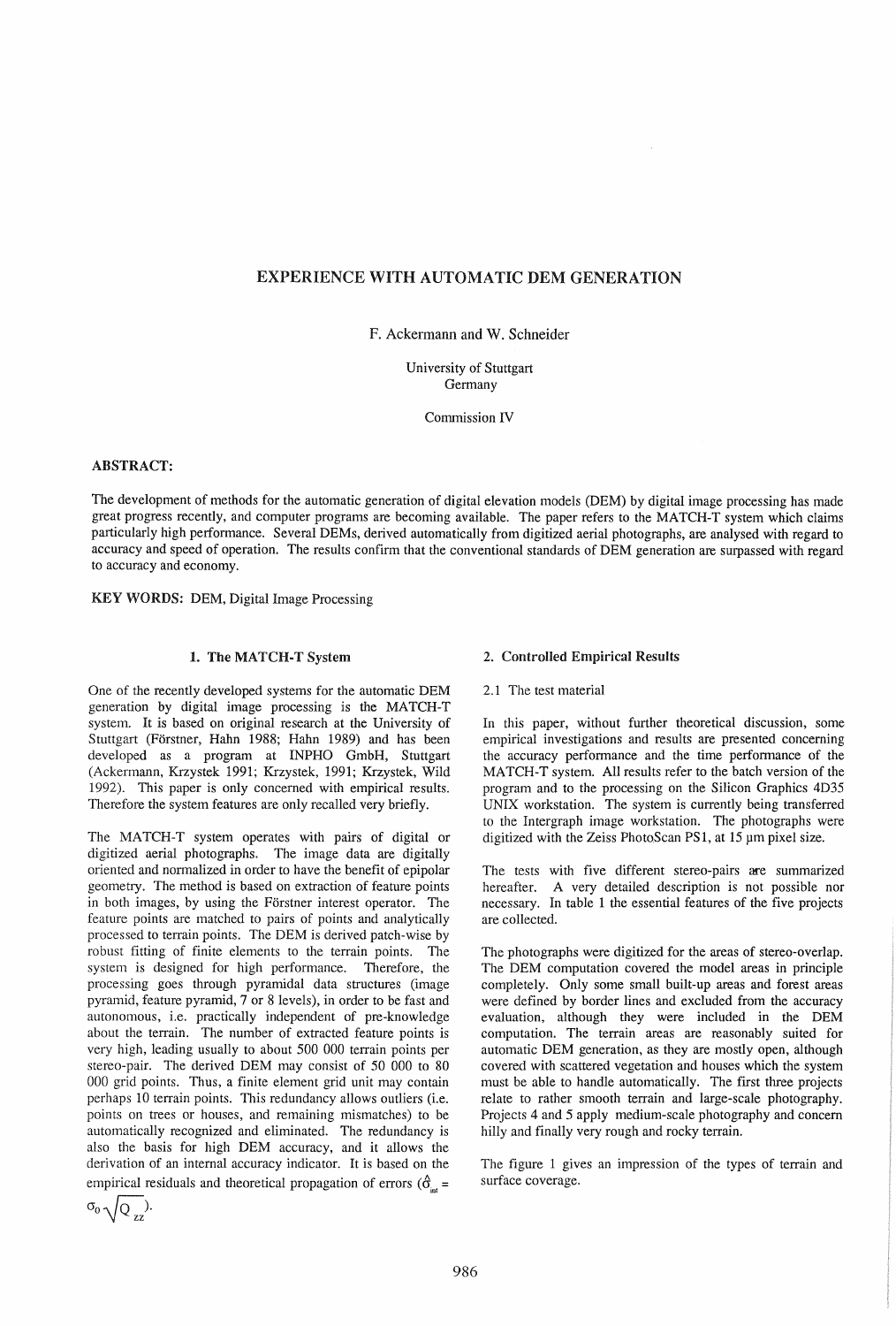| specifications                    | project 1                 | project 2                        | project 3                         | project 4                        | project 5                     |
|-----------------------------------|---------------------------|----------------------------------|-----------------------------------|----------------------------------|-------------------------------|
| photo scale:                      | 1:7000                    | 1:14000                          | 1:12000                           | 1:22600                          | 1:30000                       |
| flying height:                    | 1000 m                    | $2100 \; m$                      | 1900 m                            | 3200 m                           | 4500 m                        |
| size of DTM:                      | 543 x 1247 m <sup>2</sup> | $552 \times 1075$ m <sup>2</sup> | $1450 \times 2100$ m <sup>2</sup> | $2,3 \times 3,8$ km <sup>2</sup> | $3,5 \times 5,5 \text{ km}^2$ |
| grid width:                       | $3m(15 \mu m)$            | $5m(15\mu m)$                    | $5m(15\mu m)$                     | $10m(15 \text{ µm})$             | $14m(15 \text{ µm})$          |
|                                   | 6m(30µm)                  | $10m$ (30 $\mu$ m)               | 10m(30µm)                         | $20m(30 \text{ µm})$             | $28m(30 \text{ µm})$          |
| area description:                 | plain                     |                                  | slightly hilly                    | hilly                            | mountainous                   |
|                                   | agricultural              | same as project 1                | agricultural                      | smooth                           | rough, rocky                  |
|                                   | $dH = 5m$                 |                                  | $dH = 45m$                        | $dH = 180m$                      | $dH = 600m$                   |
|                                   | residential area          |                                  | residential area                  | several villages                 | terrain breaks                |
| interest points                   | $2.910^6$ (15µm)          | $0.6 10^6$ (15µm)                | $3.610^6$ (15 $\mu$ m)            | $3.5 10^6 (15 \mu m)$            | 6.0 $10^6$ (15 $\mu$ m)       |
| (left and right):                 | $0.7 10^6 (30 \mu m)$     | $0.15~10^6$ (30um)               | $0.910^6$ (30um)                  | $0.910^6$ (30um)                 | $1.510^6$ (30um)              |
| measured terrain                  | 499005 (3m)               | 148771 (3m)                      | 758658 (3m)                       | 714997 (3m)                      | 876425 (3m)                   |
| points:                           | 187120<br>(6m)            | 49275<br>(6m)                    | 300346 (6m)                       | 393356 (6m)                      | 443159<br>(6m)                |
| grid points:                      | 75712 (3m)                | 23976<br>(3m)                    | 122511 (3m)                       | 87400 (3m)                       | 97821 (3m)                    |
|                                   | 18928<br>(6m)             | 5994 (6m)                        | 30806 (6m)                        | 21850 (6m)                       | 24455 (6m)                    |
| points per mesh                   | $6(15 \mu m)$             | $6(15 \mu m)$                    | 6 $(15 \mu m)$                    | $8(15 \mu m)$                    | $8(15 \mu m)$                 |
|                                   | $6(30 \mu m)$             | (30µm)<br>8                      | (30µm)<br>9                       | 16 (30um)                        | $16(30 \mu m)$                |
| # check points:                   | 2123                      | 1847                             | 4375                              | 3292                             | 1778                          |
| (photogrammetric)                 |                           |                                  |                                   |                                  |                               |
| # check points:<br>(tacheometric) | 135                       | 135                              |                                   |                                  |                               |

Table 1 Geometrical and statistical parameters of the DEM test projects (values in brackets indicate the pixel resolution and the grid width, respectively)

Project 1 image scale : 1 : 7000



Project 3 image scale: 1 : 12000



edges of total MATCH-T DEMs

 $\overline{a}$ 





Project 4 image scale: 1 : 23000

excluded areas

2.2 Accuracy tests

Objective assessment of accuracy performance requires independent checks on the results. Here, the DEM results are compared with independent measurements as obtained by tacheometric field survey and, for most parts, by conventional photogrammetric measurements with an analytical plotter. The tacheometric checks refer only to projects 1 and 2. The field measurements of 135 check points were compared with the corresponding heights which were interpolated from the DEM. The photogrammetric check measurements referred directly to the grid points of the DEM.

The photogrammetric accuracy checks do not cover the complete DEM areas. Instead, representative smaller areas were selected, and diagonal profiles were measured in addition. Nevertheless, the tests can be considered quite comprehensive as they comprise in each project several thousand check points.

The photogrammetric check measurements were done with the same original photographs the digital data were scanned from (except for project 2 for which the check measurements of project 1 could be used, because of common overlap). This implies the difficulty that the photogrammetric check measurements are not more precise than the DEM heights to be checked. In fact, they have about the same accuracy, or may be even poorer.

The emprical accuracy evaluation is based on the r.m.s. height differences between the DEM heights and check heights. From these differences an estimate  $\sigma_{\text{emp}}$  is derived for the height accuracy of the automatically generated DEM, by taking the variance estimates of both components into account. If the digitally derived DEM heights and the photogrammetric check measurements are equally accurate, the DEM estimate comes down to dividing the r.m.s. height difference by  $\sqrt{2}$ .

Figure 1: Image and test areas of projects 1 - 4.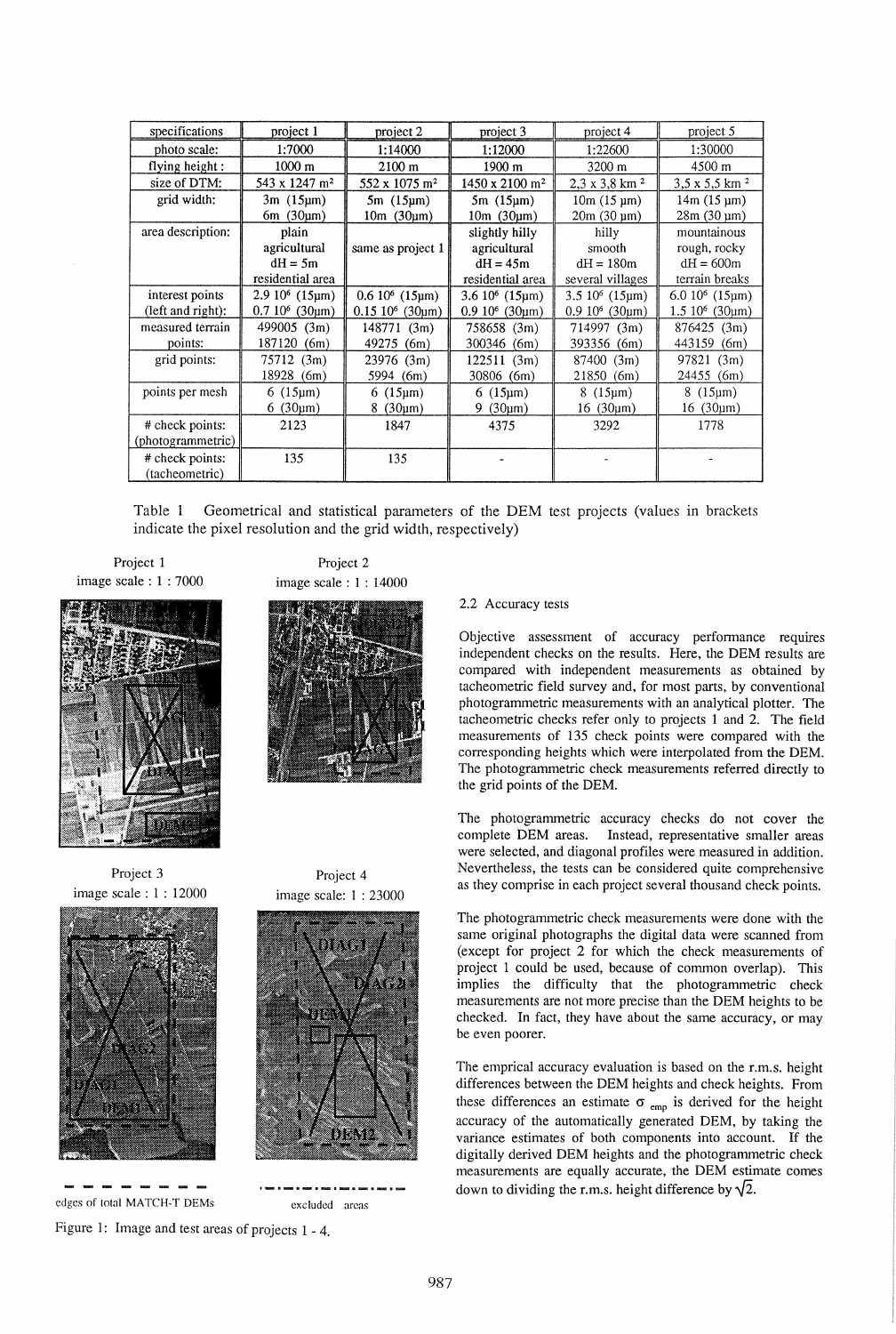The comparison is always made on two levels of pixel resolution, for 15 pm and for 30 pm pixel size. The digital images of the projects 1, 2 and 3 with 30 pm pixel size were derived from the 15 pm-imagery by applying a Gauss-fIlter, and processed separately. The respective results of the projects 4 and 5 are related to the last and next to last level of the DEM pyramid. Thus, they are not entirely independent.

The accuracy investigation presented here is restricted to DEMs without consideration of break lines. They will have to be studied in more detail in future.

The results of the empirical accuracy tests are listed below, for each project separately. The tables include several accuracy parameters and distinguish 15 pm and 30 pm pixel size.

- the internal accuracy indicator, as obtained  $\sigma$  int: from the DEM generation, in m
- r.m.s.d.: r.m.s. difference between DEM heights and check heights, in m
- $\sigma_{\text{emo}}$ : empirical height accuracy of the DEM, as estimated from the r.m.s.d., in m and in relative height accuracy
- # points: the number of check points involved in the comparison

|  |  | Project 1 (1:7000, $h = 1000$ m) |
|--|--|----------------------------------|
|--|--|----------------------------------|

| 15 <sub>µm</sub>        | DEM <sub>1</sub> | DEM <sub>2</sub> | DIAG1       | DIAG2             |
|-------------------------|------------------|------------------|-------------|-------------------|
| $\sigma_{\text{int}}$   | 0.05             | 0.06             | 0.05        | 0.05              |
| r.m.s.d.                | 0.10             | 0.13             | 0.10        | 0.11              |
| $\sigma$ <sub>emp</sub> | 0.04             | 0.06             | 0.05        | 0.05              |
|                         | $0.04\%$ oh      | $0.06 \%$ oh     | $0.05\%$ oh | $0.05\%$ oh       |
| 30 <sub>µm</sub>        | DEM1             | DEM <sub>2</sub> | DIAG1       | DIAG <sub>2</sub> |
| $\sigma$ int            | 0.06             | 0.09             | 0.06        | 0.06              |
| r.m.s.d.                | 0.13             | 0.14             | 0.10        | 0.13              |
| $\sigma$ <sub>emp</sub> | 0.07             | 0.10             | 0.05        | 0.07              |
|                         | $0.07 \ \%$ oh   | $0.10 \%$ oh     | $0.05\%$ oh | $0.07 \ \%$ oh    |
| # points                | 2200             | 1092             | 200         | 152               |

Project 2 (1:14000,  $h = 2100$ m)

| 15 <sub>µm</sub>        | DEM1             | DEM <sub>2</sub> | DIAG1        | DIAG2             |
|-------------------------|------------------|------------------|--------------|-------------------|
| $\sigma$ int            | 0.11             | 0.10             | 0.11         | 0.11              |
| r.m.s.d.                | 0.15             | 0.11             | 0.18         | 0.20              |
| $\sigma$ <sub>emp</sub> | 0.11             | 0.08             | 0.13         | 0.14              |
|                         | $0.06 \%$ oh     | $0.04 \, \%$ oh  | $0.06 \%$ oh | $0.07 \%$ oh      |
| 30 <sub>um</sub>        | DEM <sub>1</sub> | DEM <sub>2</sub> | DIAG1        | DIAG <sub>2</sub> |
| $\sigma$ int            | 0.17             | 0.18             | 0.18         | 0.18              |
| r.m.s.d.                | 0.20             | 0.14             | 0.18         | 0.22              |
| $\sigma$ <sub>emp</sub> | 0.17             | 0.12             | 0.15         | 0.19              |
|                         | $0.08\%$ oh      | $0.06 \%$ oh     | $0.07 \%$ oh | $0.09 \%$ oh      |
| # points                | 1428             | 198              | 122          | 122               |

Project 3 (1:22600,  $h = 3200$  m)

| 15 <sub>um</sub>        | DEM          | DIAG1          | DIAG2        |
|-------------------------|--------------|----------------|--------------|
| $\sigma$ int            | 0.10         | 0.10           | 0.10         |
| r.m.s.d.                | 0.22         | 0.20           | 0.21         |
| $\sigma$ <sub>emp</sub> | 0.10         | 0.09           | 0.09         |
|                         | $0.05 \%$ oh | $0.05 \ \%$ oh | $0.05\%$ o h |
| 30 <sub>µ</sub>         | <b>DEM</b>   | DIAG1          | DIAG2        |
| $\sigma$ int            | 0.18         | 0.19           | 0.18         |
| r.m.s.d.                | 0.24         | 0.25           | 0.24         |
| $\sigma_{\rm emp}$      | 0.17         | 0.18           | 0.17         |
|                         | $0.09\%$ oh  | $0.10\%$ oh    | $0.08 \%$ oh |
| # points                | 4119         | 122            | 134          |

Project 4 (1:22600, h = 3200 m)

| 15 <sub>um</sub>        | DEM1             | DEM <sub>2</sub> | DIAG1        | DIAG <sub>2</sub> |
|-------------------------|------------------|------------------|--------------|-------------------|
| $\sigma$ int            | 0.28             | 0.28             | 0.28         | 0.28              |
| r.m.s.d.                | 0.56             | 0.65             | 0.55         | 0.57              |
| $\sigma$ <sub>emp</sub> | 0.37             | 0.43             | 0.37         | 0.38              |
|                         | $0.11\%$ ch      | $0.13\%$ ch      | $0.11\%$ ch  | $0.12 \%$         |
| 30 <sub>µ</sub> m       | DEM <sub>1</sub> | DEM <sub>2</sub> | DIAG1        | DIAG2             |
| $\sigma$ int            | 0.37             | 0.37             | 0.37         | 0.37              |
| r.m.s.d.                | 0.65             | 0.67             | 0.58         | 0.58              |
| $\sigma$ <sub>emp</sub> | 0.50             | 0.52             | 0.50         | 0.50              |
|                         | $0.16 \%$ ch     | $0.16 \%$ ch     | $0.14 \%$ ch | $0.14 \%$ ch      |
| # points                | 2200             | 1092             | 200          | 152               |

The accuracy analysis of project 5 has unfortunately not been completed at the time of writing. (It is nevertheless included in this paper, as it does contribute to the computing time statistic below. It also is worth mentioning that the automatic DEM generation run through, although it was extremely difficult terrain).

The above results speak for themselves. They can be summarized in some statements:

- In smooth terrain the accuracy of the automatically generated DEM is extremely good, well below the threshold of 0.1 %0 of flying height. In steeper terrain and with larger grid units the accuracy deteriorates somewhat, but is still considerably better than conventional DEMs .
- The pixel size of 30 pm gives, in smooth terrain, practically the same accuracy as 15 pm pixel size.
- The internal accuracy indicator  $\sigma$ <sub>int</sub> seems to represent the DEM accuracy quite well. The discrepancy appearing in project 4 will have to be investigated.
- Although not shown here in detail, it can be reported that the DEM generation succeeded very well in eliminating 3D obstacles like trees or houses, and was even acceptable for most parts of the built-up areas.

The test results presented here demonstrate a surprisingly high DEM accuracy which the automatic DEM generation is capable of providing, and which is not reached by conventional photogrammetric DEM generation. This result is almost exclusively based on the high density of point measurements in the automated system. How far the test projects can be